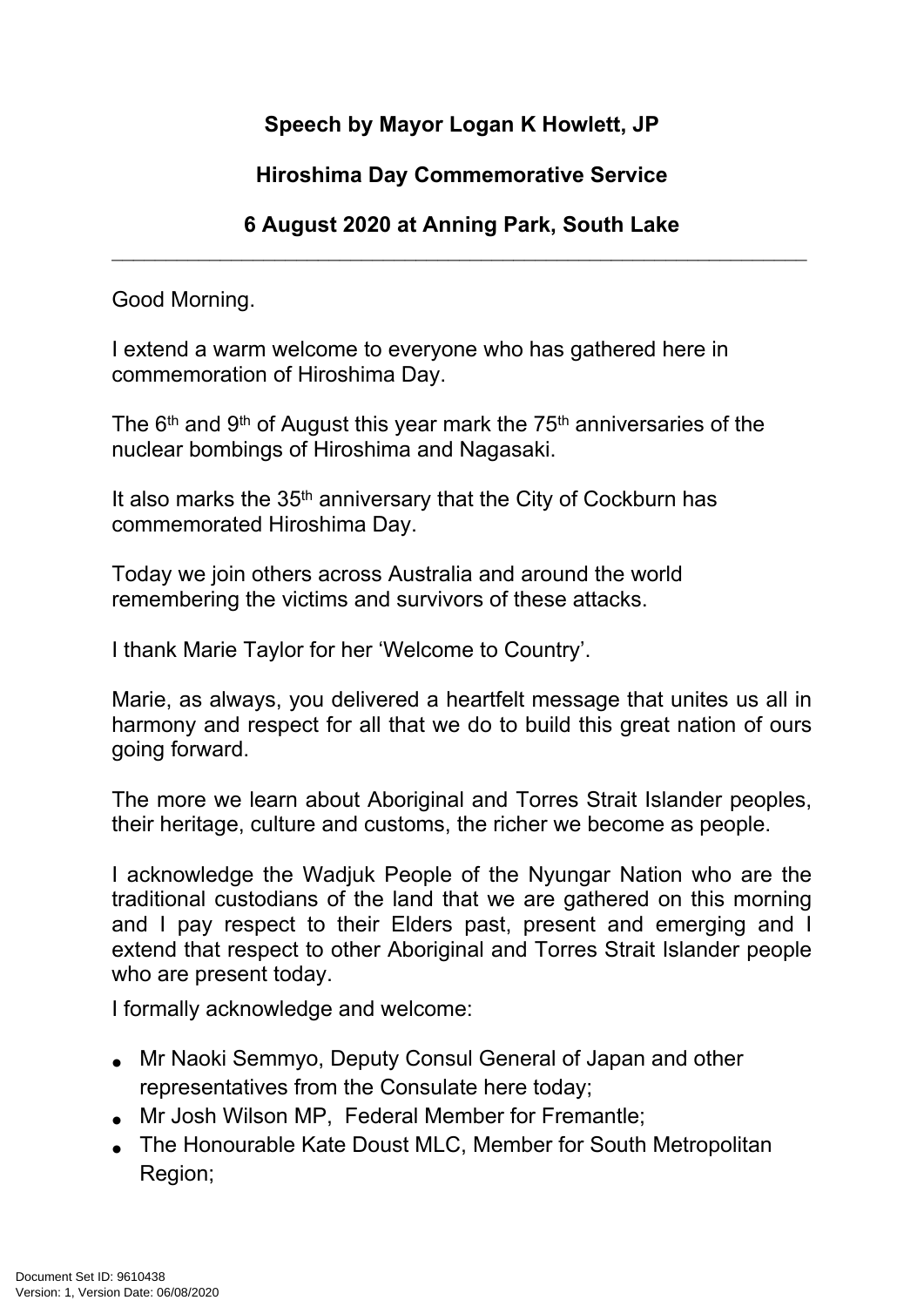- Mr Yaz Mubarakai MLA, Member for Jandakot;
- My wife Patricia:
- Deputy Mayor Lara Kirkwood;
- Councillor Philip Eva, JP;
- Councillor Chontelle Stone
- Councillor Tom Widenbar:
- Dr Brad Pettitt, Mayor, City of Fremantle;
- Mr Daniel Arndt, A/Chief Executive Officer, City of Cockburn and members of the Executive Group and other staff; with particular reference to Sandy Edgar who has co-ordinated today's Commemorative Service;
- Ms Marie Taylor, Nyungar Elder;
- Mrs Nola Waters (former Councillor);
- Mr Adrian Glamorgan- Mayors for Peace;
- Principals, Teachers, Parents and Students from across the Fremantle Education District;
- Members of the City's Parks & Gardens Staff who have selected the trees and prepared the planting location for us today; and
- Members of the community with us today;

Today is the 35<sup>th</sup> occasion that the City has been involved in commemorating Hiroshima Day.

Peace Park located on Spearwood Avenue, Spearwood was the first location used to commemorate Hiroshima Day.

Former councillor and the first woman deputy mayor on the Cockburn Council in Nola Waters was involved in making that inaugural decision in July 1986 and is with us today.

For those of you that are familiar with Peace Park it is fully planted with trees in 1990. Since then parks across the City have been used for the ceremony.

Importantly, Peace Park forms part of what is referred to as 'Friendship Way' reflecting the City's indigenous heritage and culture, its involvement in international relationships through sister city arrangements, a memorial to those who made the ultimate sacrifice for their country and Peace Park.